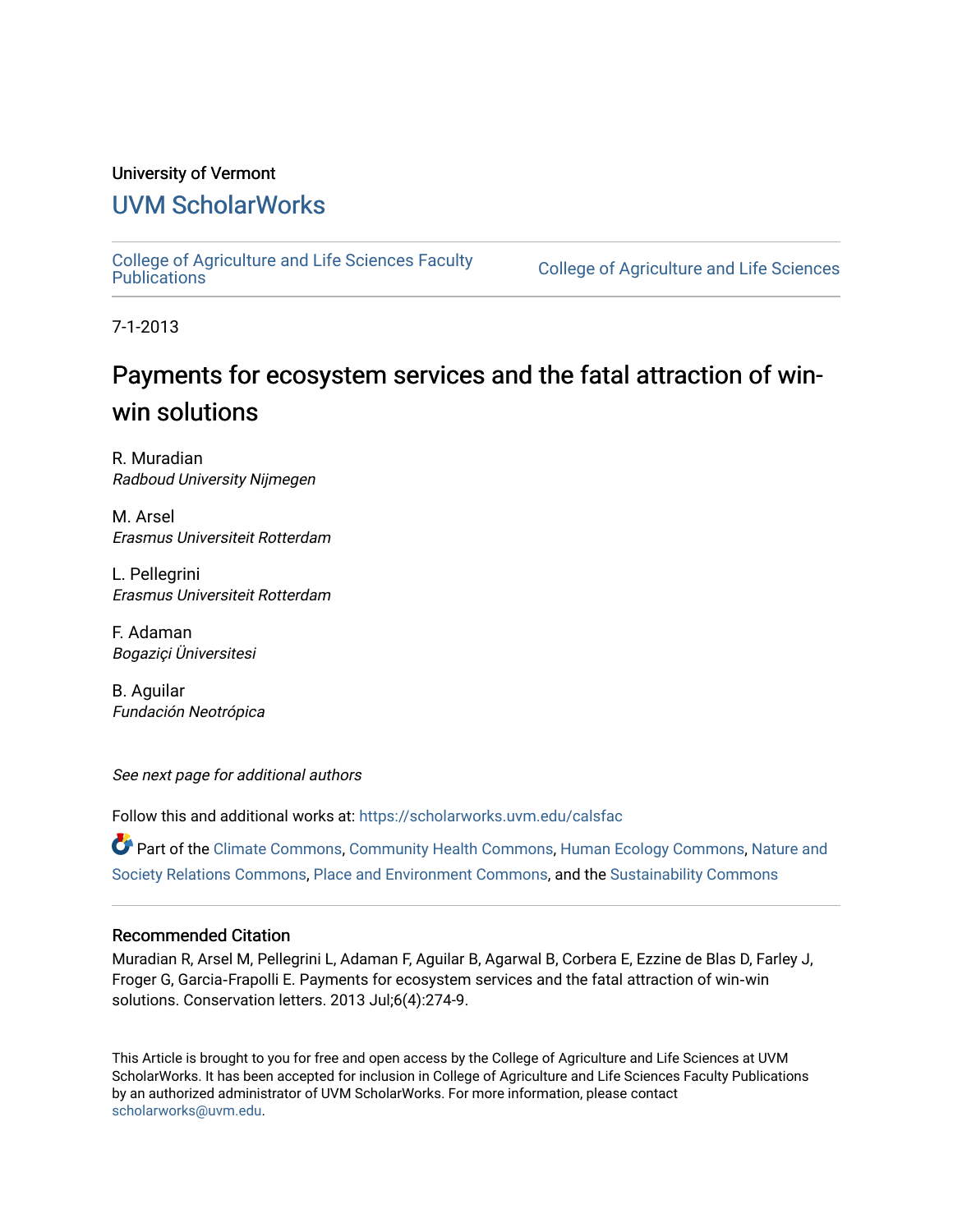## Authors

R. Muradian, M. Arsel, L. Pellegrini, F. Adaman, B. Aguilar, B. Agarwal, E. Corbera, D. Ezzine de Blas, J. Farley, G. Froger, E. Garcia-Frapolli, E. Gómez-Baggethun, and J. Gowdy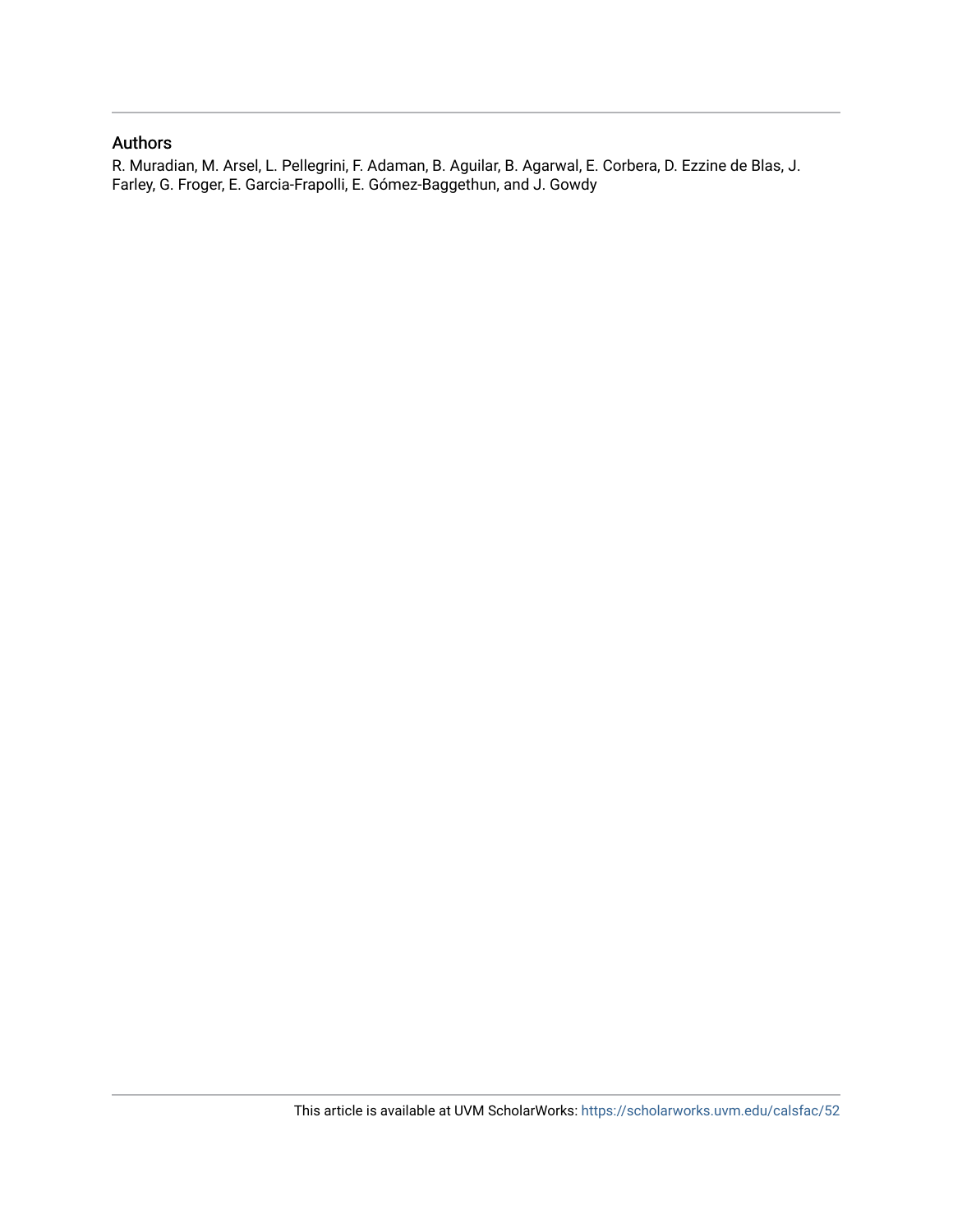## **POLICY PERSPECTIVE**

## **Payments for ecosystem services and the fatal attraction of win-win solutions**

R. Muradian**1**, M. Arsel**2**, L. Pellegrini**2**, F. Adaman**3**, B. Aguilar**4**, B. Agarwal**5**, E. Corbera**6**, D. Ezzine de Blas**7**, J. Farley**8**, G. Froger**9**, E. Garcia-Frapolli**10**, E. Gomez-Baggethun ´ **<sup>6</sup>***,***11**, J. Gowdy**12**, N. Kosoy**13**, J.F. Le Coq**7***,***14**, P. Leroy**1**, P. May**15**, P. Meral ´ **<sup>16</sup>**, P. Mibielli**17**, R. Norgaard**18**, B. Ozkaynak**3**, U. Pascual**19***,***20**, W. Pengue**21**, M. Perez**22**, D. Pesche**7**, R. Pirard**23**, J. Ramos-Martin**6**, L. Rival**24**, F. Saenz**15**, G. Van Hecken**25**, A. Vatn**26**, B. Vira**19**, & K. Urama**<sup>27</sup>**

- <sup>1</sup> Radboud University Nijmegen, the Netherlands
- <sup>2</sup> ISS, Erasmus University of Rotterdam, the Netherlands
- <sup>3</sup> Boğaziçi University, Turkey
- <sup>4</sup> Fundación Neotrópica, Costa Rica
- <sup>5</sup> University of Manchester, UK
- <sup>6</sup> Universitat Autònoma de Barcelona, Spain
- <sup>7</sup> CIRAD, France
- <sup>8</sup> University of Vermont, USA
- <sup>9</sup> Université de Versailles Saint-Quentin-en-Yvelines, France
- <sup>10</sup> UNAM, Mexico
- <sup>11</sup> Universidad Autónoma de Madrid, Spain
- <sup>12</sup> Rensselaer Polytechnic Institute, USA
- 13 McGill University, Canada
- <sup>14</sup> Universidad Nacional de Costa Rica, Costa Rica
- <sup>15</sup> Universidade Federal Rural do Rio de Janeiro, Brazil
- 16 Institut de Recherche pour le Développement, France
- 17 Universidade Estácio de Sá, Brazil
- 18 University of California, Berkeley, USA
- 19 University of Cambridge, UK
- <sup>20</sup> Basque Centre for Climate Change & Ikerbasque Foundation for Science, Spain
- <sup>21</sup> Universidad de General Sarmiento, Argentina
- <sup>22</sup> Universidad del Valle, Colombia
- <sup>23</sup> IDDRI, France
- <sup>24</sup> University of Oxford, UK
- <sup>25</sup> Universiteit van Antwerpen, Belgium
- <sup>26</sup> Norwegian University of Life Sciences, Norway
- <sup>27</sup> African Technology Policy Studies Network, Kenya

#### **Keywords**

Market-based policy tools; payments for ecosystem services; enviromental governace; integrated conservation and development projects; ecosystem services.

#### **Correspondence**

Roldan Muradian, Radboud University, P.O. Box 9104. 6500HE Nijmegen, the Netherlands. Tel: +31-2-4361-3058; fax: +31-2-4361-5957. E-mail: r.muradian@maw.ru.nl

#### **Received**

18 July 2012 **Accepted** 8 November 2012

**Editor** Catherine Tucker

#### **Editor in Chief note**

This article inspired an alternative viewpoint presented by S. Wunder on page 230.

doi: 10.1111/j.1755-263X.2012.00309.x

#### **Abstract**

In this commentary we critically discuss the suitability of payments for ecosystem services and the most important challenges they face. While such instruments can play a role in improving environmental governance, we argue that over-reliance on payments as win-win solutions might lead to ineffective outcomes, similar to earlier experience with integrated conservation and development projects. Our objective is to raise awareness, particularly among policy makers and practitioners, about the limitations of such instruments and to encourage a dialogue about the policy contexts in which they might be appropriate.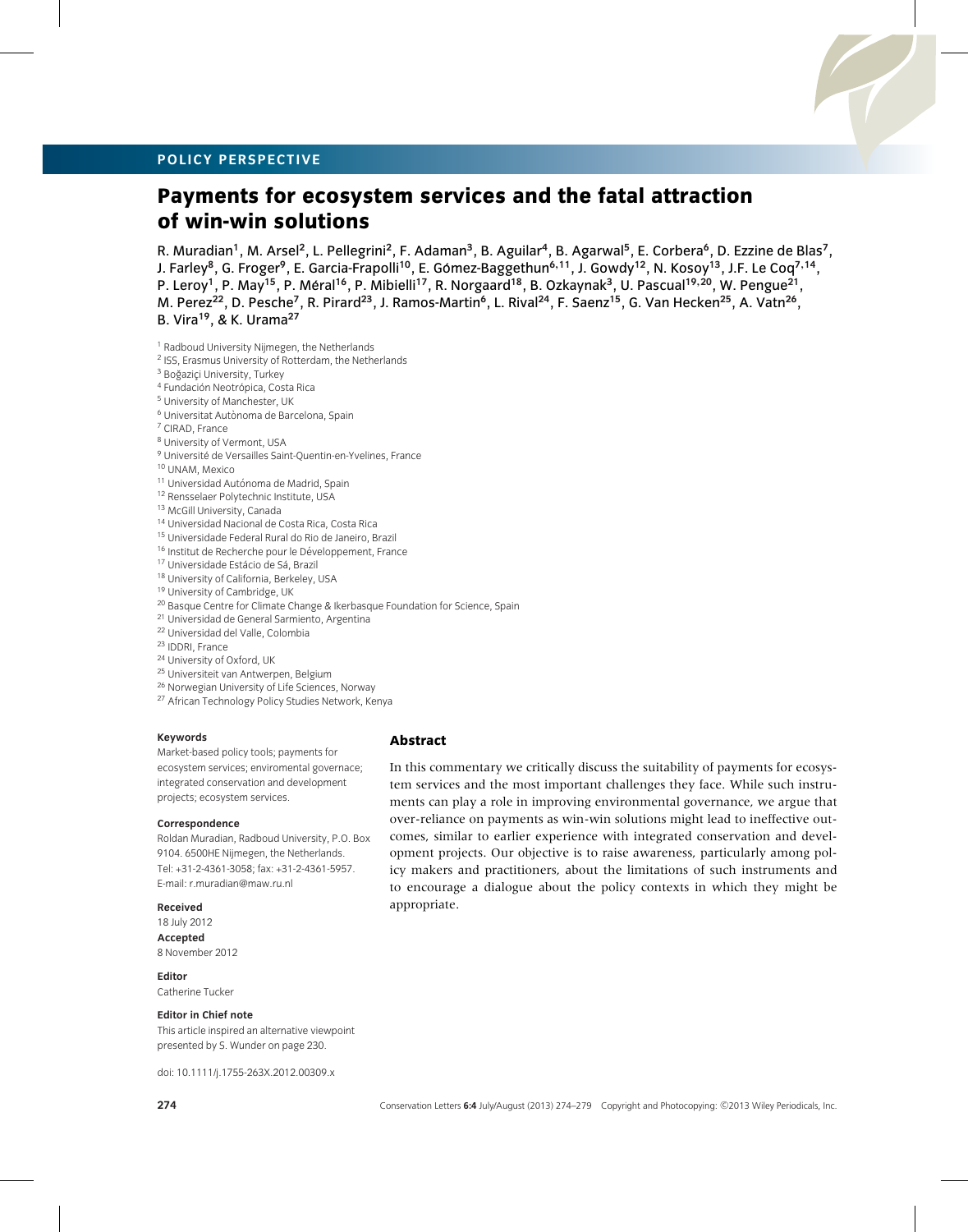## **Introduction**

In an influential paper, Ferraro and Kiss (2002) argued 10 years ago that "direct" payments for biodiversity conservation were more effective and efficient than integrated conservation and development projects (ICDPs) and called for their adoption as policy tools to conserve ecosystems. Since then, the application of payments for ecosystem services (PES) has boomed (Pattanayak *et al.* 2010). The dominant theory for PES is based on the assumption that the undersupply of ecosystem services is the result of market failures, and therefore valuing and paying for such services will help to solve these environmental externalities (Engel *et al.* 2008). It is also argued that where providers of ecosystem services are poor landholders or disadvantaged communities, such payments can contribute to poverty alleviation (Pagiola *et al.* 2005). The possibilities of "win-win" scenarios are part of the reasons why PES have become so attractive, particularly among conservation practitioners and policy makers in developing countries (see e.g., van Wilgen *et al.* 1998; Miles and Kapos 2008).

This is not the first time that particular policy tools have become the dominant form of intervention for biodiversity conservation. Twenty years ago, for instance, after recognizing the limited success of protected areas for biodiversity conservation in developing countries, Wells and Brandon (1992) argued in favor of what they termed "integrated conservation and development projects (ICDP)." Gaining wide acceptance during the first Rio Summit on Sustainable Development, ICDPs shaped the agenda of biodiversity conservation in the subsequent decade. Christensen (2004, p. 7) pointed out that the main reason for their rapid dissemination was that "they offered something for everyone. They promised to defuse the major threats to biodiversity, create better opportunities for people to earn a decent living and gain access to basic services, and equitably address the rights and interests of everyone who uses land and resources in and around protected areas." In other words, ICDPs came with the promise of "win-win" solutions. A decade later, however, more or less coinciding with the Johannesburg Summit on Sustainable Development, scholars and practitioners acknowledged that success with ICDPs was rather elusive (Hughes and Flintan 2001). Christensen (2004, p. 18) noted that the "the myth of win-win solutions created a culture in which overly ambitious projects proliferated, based on weak assumptions and little evidence."

Today, we could be making a similar mistake with PES. Our aim is not to reject payments for the conservation of ecosystems altogether, and we acknowledge that win-win solutions at the interface of conservation and

development are possible, under particular institutional and governance contexts. Nonetheless, we caution policy makers and practitioners that an uncritical commitment to such policy tools can lead to unintended outcomes. PES face significant challenges, and a number of them remind us of the limitations faced by ICDPs. Later we summarize what we consider to be the most important of these challenges.

There is a heated debate in the current academic literature about the so-called "market-based" instruments for environmental policy, a generic term that has been used to refer to a wide range of tools such as cap-and-trade permits, certification schemes, biodiversity offsets, PES, and others. The debate includes discussions about their nature and typology (Pirard 2012), the conditions under which they are effective (Lockie 2013) and their social implications (McAfee 2012). The fortunes and woes of "market-based" instruments have been contested along disciplinary and ideological lines. Some see them as a promising policy option (Kinzig *et al.* 2011), but for others they constitute a good example of the "neoliberalization of nature" (McAfee and Shapiro 2010). Alongside the growing implementation of PES, voices critical of this way of managing ecosystem services are increasingly heard. According to some critical scholars, by "trying to sell nature to save it" market-based approaches reflect the contradictory logic of "green capitalism," and neglect to address the ultimate causes of environmental degradation, namely the dynamics of capital accumulation in the current global economic system (Arsel and Büscher 2012). Spash (2011) discusses the conceptual flaws in neoclassical environmental valuation and the misleading ways that economic reasoning is used to justify PES schemes that may be ineffective or even counterproductive in preserving ecological services. Kosoy and Corbera (2010, p. 1229) argue that PES schemes reflect a "commodity fetishism" that reduces ecosystem values to a single exchange-value measure, and obscures the social relations embodied in "producing" and "selling" ecosystem services. In the same line, Krall and Gowdy (2012) and Burkett (2006) criticize the practice of reducing all the functions of nature to exchange value. Much of this stream of critique is informed by the work of Polanyi (1944, p. 73) who argued that to "allow the market mechanism to be sole director of the fate of human beings and their natural environment, indeed, even of the amount and use of purchasing power, would result in the demolition of society." Acknowledging the varied contributions in this broad debate, our purpose here is to summarize and systematize what we consider the most important issues of concern in the particular case of PES.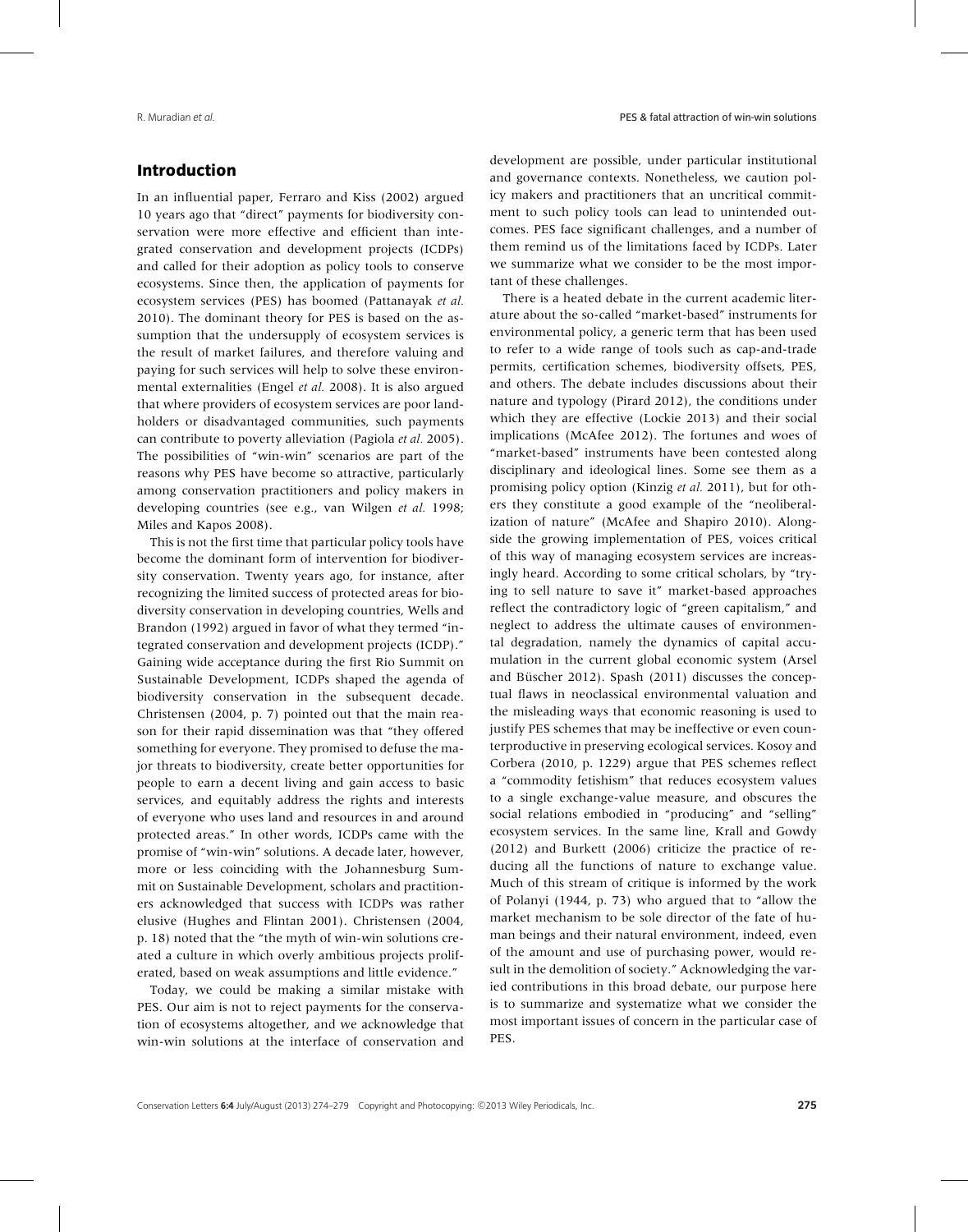First, we consider that the label "market-based" is not very appropriate to describe payments for the conservation of ecosystems. Even though PES have been conceptualized either as markets to reflect the scarcity of such—often unacknowledged—services and to internalize the external costs of ecosystems' degradation (Engel *et al.* 2008) or as instruments of neoliberal conservation (Büscher 2012), in practice very few existing PES can be considered as pure markets. A market is a constellation of buyers and sellers involved in transactions. These exchanges are voluntary and goods or services are exchanged against monetary payments or through in-kind arrangements. The actors may be individuals, firms, public bodies, among others. Markets are typically characterized by the existence of various types of intermediaries and they require a high level of commoditization and conditionality. In other words, the good/service is provided only if the payment takes place and vice versa.

The debate about PES has been muddled by insufficient acknowledgment of the difference between incentives and market transactions (Muradian and Rival 2012). However, in the literature of behavioral economics, there is abundant evidence about the diversity of behavioral reactions to monetary transfers, which often differ from the predictions of models assuming humans as self-interested individuals that respond to price signals as maximizers of economic benefits in the market sphere (Bowles and Polanía-Reyes 2012). Most PES schemes do not fulfill the strict criteria that define markets (high commoditization; high conditionality; voluntariness), mainly due to the inherent complexities of socioecological systems and significant transaction costs (Muradian *et al.* 2010). Besides, the fact that most ecosystem services are either public goods or common pool resources by nature makes that their commoditization becomes very hard in practice (Farley and Costanza 2010). Furthermore, even if ecosystem services could be smoothly integrated into markets, such process could lead to unacceptable outcomes according to local notions of fairness (Pascual *et al.* 2010), which constitutes an important issue for concern among policy makers and practitioners. As Bromley (1990) points out, the goal of efficiency is not an objective criterion for policy judgments, but rather a value judgment. There is often a mismatch between the normative stances of market advocates, in which economic efficiency considerations prevail (Kinzig *et al.* 2011), and the dilemmas faced by practitioners and policy makers on the ground, where efficiency is only one of the many dimensions that need to be considered (Corbera and Pascual 2012).

#### **Outcomes depend on institutions**

PES are expected to be effective in reconciling the interests of different agents and therefore they are often assumed to be less susceptible to "politicization." The resolution of "market failures" through payments tends to be seen as a technical matter. In practice, however, as with any other policy instrument, PES are part of broader structures of power. Pressure groups might have a large influence on the design of payment schemes, shaping their effectiveness and distributional outcomes (Boyce 2002; Corbera *et al.* 2009). For instance, some studies report that national PES scheme in Costa Rica hold a low degree of environmental additionality, that is, it targets areas with low deforestation risk (Sierra and Russman 2006; Sanchez-Azofeifa *et al.* 2007), and tends to enroll areas with low opportunity costs, relatively large farms, and private firms (Porras 2010). This allocation of payments may be partly explained by the large leverage of the forestry sector in the scheme's design (Le Coq *et al.* 2012). In the mid 1990s, this sector saw the emerging PES scheme as an opportunity to justify continuing direct public support to it. This favored the status quo over maximizing environmental additionality. Similarly, the payment program for ecosystem services in Mexico is also reported to hold a low degree of environmental additionality (Muñoz-Piña et al. 2008), again probably reflecting the high influence of some social groups. This scheme was closer to the interests of small farmers and indigenous communities (McAfee and Shapiro 2010), leading to greater importance being given to historical stewardship (over additionality) in targeting the payments.

The decision to give more weight to either rewarding good environmental stewardship or favoring previous entitlements, instead of to optimizing additionality, is essentially a political one. While not judging here such politically motivated decisions or outcomes, we would like to stress that: (1) the outcomes of payments depend to a large extent on the interplay of political forces (Vatn 2010) and (2) PES cannot be considered a priori as the most cost-effective policy option to achieve environmental goals or the most likely to deliver development benefits, as argued by some authors (Ferraro and Kiss 2002). In sum, the design of payments cannot be "depolitized," and emphasis should be given to the process of policy design.

## **Monetary incentives might crowd out intrinsic motivations**

The effects of payments in inducing behavioral changes can vary substantially, depending on how the social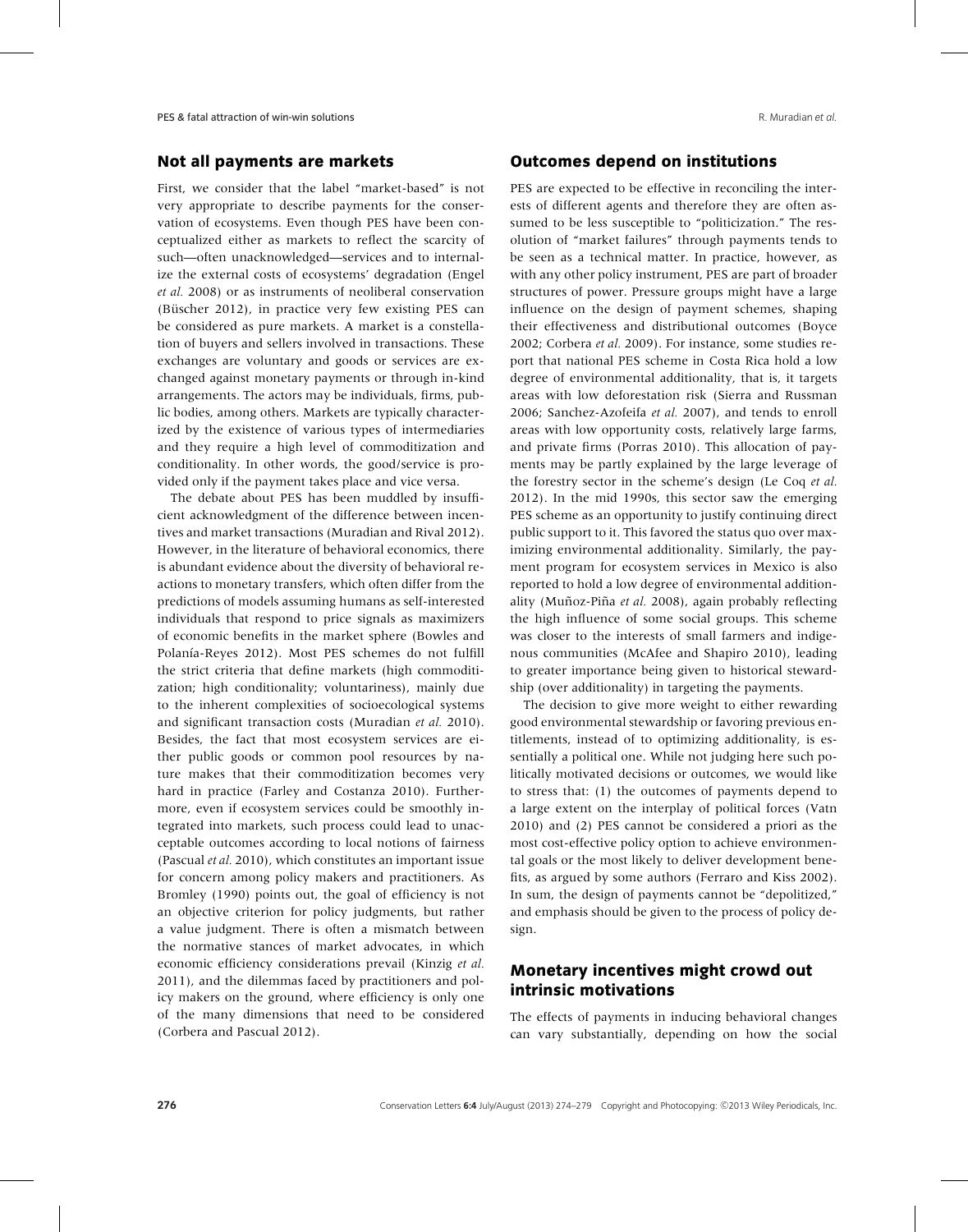meaning of such payments is constructed. For example, payments might enhance or crowd out intrinsic motivations to undertake an activity (Frey and Jegen 2001; Bowles 2008; Charness and Gneezy 2009). The outcomes will depend on a variety of factors, including the magnitude of the payment, whether it is individual or collective, local notions of fairness, and the psychological, cultural, and social embeddedness of the concerned behavior (Gneezy and Rustichini 2000; Fehr and Falk 2002). Payments do not always strengthen social and ethical motives, and they may actually undermine such motives in some situations (Titmuss 1970; Bowles 2008). The likelihood of this happening is higher when the promoted tasks have an important prosocial component, or when a sense of altruism or moral consideration guide people's actions (including contributions to the common good). These considerations are important when the context is characterized by strong civic values, social norms and habits of cooperation (Lacetera and Macis 2010; Narloch *et al.* 2012). When monetary transfers for inducing more environmentally friendly land use practices are applied in these conditions, we risk eroding intrinsic motivations and other institutions. Although there is a large body of evidence showing that intrinsic motivations and local notions of rights can strengthen community cooperation in governing the commons (Ostrom 1990; Baland and Platteau 1996; Agarwal 2010), we still lack adequate empirical evidence on the particular mix of monetary and nonmonetary incentives needed for the effective conservation of ecosystems, particularly when collective action institutions are involved (Oldekop *et al.* in press). A better understanding of these behavioral and governance dimensions is needed, before we rush to adopt payments as the most appropriate policy option.

## **The traps of the compensation logic**

The expectation to counteract highly profitable (yet environmentally damaging) economic activities with payments (compensation) may create scenarios where the protection of ecosystems is only possible with increasing levels of compensation due to the increased opportunity cost of conservation. Such scenarios are likely to create unjust and/or very costly outcomes, since the cost of compensation might be considerably higher than the cost of alternative policies (Gregersen *et al.* 2010). This issue is particularly salient in countries where communities or regulatory agencies are unable to provide the necessary compensation to powerful market players. During the last decade, the price of commodities has boomed, increasing the opportunity cost of conserving valuable ecosystems,

while the price of carbon sequestration and other ecosystem services did not follow a similar trend, and it seems unlikely that they will experience a significant rise in the short or mid term (Karsenty *et al.* in press). In Indonesia, for example, palm oil plantations have emerged as an important driver of deforestation. The potential economic benefits of forests allocated to the voluntary carbon market are reported to be much lower than the estimated benefits from oil palm, shedding doubts about the competitiveness of the former (Butler *et al.* 2009). As long as the price of commodities remains high, it is unlikely that PES will be able, by themselves, to stop the current aggressive expansion of the commodity frontiers into natural ecosystems. The conservation of biodiversity would require acknowledging trade-offs between economic efficiency and other considerations, and to recognize that not all opportunity costs can, or should, be compensated. Moreover, when the recipient of payments is considerably wealthier than the local beneficiaries of ecosystem services, compensation raises important equity concerns.

### **Avoiding the same mistakes**

The outcomes of PES depend on the political, sociocultural and institutional contexts in which they operate. Attention has to be paid to understanding under which conditions PES can make a significant contribution to the conservation of ecosystems, instead of assuming them as policy panaceas. Emphasis is also needed on tackling the ultimate causes of environmental degradation, deeply rooted in power relations and the way in which capital is accumulated and wealth is generated through capitalist markets, which are imbued with structural power inequalities.

During the past two decades we have been lulled into complacency by the allure of "win-win" solutions and we have assumed rather too quickly that simple policy tools (either ICDPs or PES) can solve complex policy problems. This has distracted the attention of policy makers and practitioners from core issues, namely, the quality and effectiveness of rule-making where there are conflicting interests, the validity of assumptions underlying such decisions and how to face trade-offs. We already know that the track record of using panaceas in environmental policy "is one of repeated failures" (Ostrom *et al.* 2007) and therefore we need to avoid making the same mistakes again. Instead, a move to more contextspecific policy framing, where payments constitute but one among a diverse set of potential solutions, might prove a more effective way to tackle socioenvironmental challenges.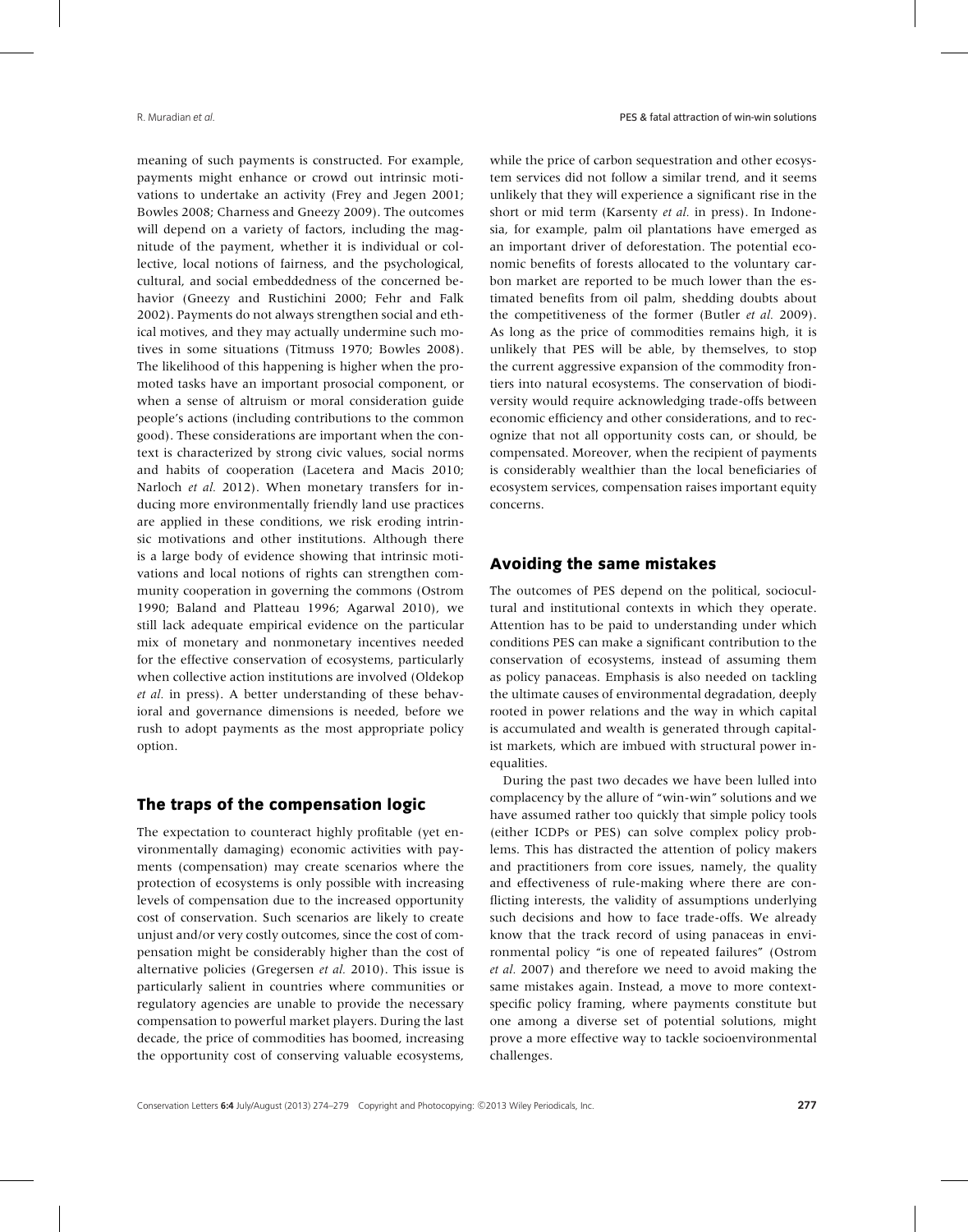#### **References**

- Agarwal, B. (2010). *Gender and green governance.* Oxford University Press, Oxford.
- Arsel, M. & Büscher, B. (2012). Nature™ Inc.: changes and continuities in neoliberal conservation and market-based environmental policy. *Dev. Change*, **43**, 53-78.
- Baland, J-M. & Platteau, J-P. (1996). *Halting degradation of natural resources. Is there a role for rural communities*? FAO, Rome.
- Bowles, S. (2008). Policies designed for self-interested citizens may undermine 'the moral sentiments' evidence from economic experiments. *Science*, **320**, 1605-1609.
- Bowles, S. & Polanía-Reyes, S. (2012). Economic incentives and social preferences: substitutes or complements? *J. Econ. Lit.*, **50**, 368-425.
- Boyce, J. (2002). *The political economy of the environment*. Edward Elgar, U.K.
- Bromley, D. (1990). The ideology of efficiency: searching for a theory of policy analysis. *J. Env. Econ. Man*, **19**, 86-107.
- Burkett, P. (2006). *Marxism and ecological economics*. Monthly Review Press, New York.
- Büscher, B. (2012). Payments for ecosystem services as neoliberal conservation: (Reinterpreting) evidence from the Maloti-Drakensberg, South Africa. *Con. & Soc*, **10**, 28-41.
- Butler, R., Pin Koh, L. & Ghazoul, J. (2009). REDD in the red: palm oil could undermine carbon payment schemes. *Cons. Lett.*, **2**, 67-73.
- Charness, G. & Gneezy, U. (2009). Incentives to exercise. *Econometrica*, **77**, 909-931.
- Christensen, J. (2004). Win-win illusions. Over the past two decades, efforts to heal the rift between poor people and protected areas have foundered. So what next? *Cons. In Pract.*, **5**, 12-19.
- Corbera, E. & Pascual, U. (2012). Ecosystem services: heed social goals. *Science*, **335**, 655-656.
- Corbera, E., Soberanis, C., & Brown, K. (2009). Institutional dimensions of payments for ecosystem services. An analysis of Mexico's carbon forestry programme. *Ecol. Econ.*, **68**, 743-761.
- Engel, S., Pagiola, S. & Wunder, S. (2008). Designing payments for environmental services in theory and practice: an overview of the issues. *Ecol. Econ.*, **65**, 662-674.
- Fehr, E. & Falk, A. (2002). Psychological foundations of incentives. *Eur. Econ. Rev.*, **46**, 687-724.
- Farley, J. & Costanza, R. (2010). Payments for system services: from local to global. *Ecol. Econ.*, **69**, 2060-2068.
- Ferraro, P. & Kiss, A. (2002). Direct payments to conserve biodiversity. *Science*, **298**, 1718-1719.
- Frey, B. & Jegen, R. (2001). Motivation crowding theory. *J. Econ. Surv.*, **15**, 589-611.
- Gneezy, U. & Rustichini, A. (2000). Pay enough or don't pay at all. *J. Ec. Bev. Org.*, **39**, 341-369.
- Gregersen, H., El Lakany, H., Karsenty, A. & White, A. (2010). *Does the opportunity cost approach indicate the real cost*

*of REDD*+ *? Rights and realities of paying for REDD*+. Rights and resources initiative. Washington, DC. pp. 24.

- Hughes, R. & Flintan, F. (2001). *Integrating conservation and development experience: a review and bibliography of the ICDP literature*. International Institute for Environment and Development, London.
- Kinzig, A., Perrings, C., Chapin III, F. S., Polasky, S., Smith, V., Tilman, D. & Turner II, B. (2011). Paying for ecosystem services—promise and peril. Science, **334**, 603-604.
- Kosoy, N. & Corbera, E. (2010). Payments for ecosystem services as commodity fetishism. *Ecol. Econ.*, **69**, 1228-1236.
- Krall, L. and Gowdy, J. (2012). An Institutional and Evolutionary Critique of Natural Capital. Pages 127-146 in Steppacher, R., Gerber, J-F., editors. *Toward an integrated paradigm in heterodox economics—alternative approaches to the current eco-social crises*. Palgrave-Macmillan, London.
- Karsenty, A., Vogel, A. & Castell, F. (in press). Carbon rights, REDD+ and payments for environmental services. *Env. Sci. & Pol.*
- Lacetera, N. & Macis, M. (2010). Do all material incentives for pro-social activities backfire? The response to cash and non-cash incentives for blood donations. *J. Econ. Psy.*, **31**, 738-748.
- Le Coq, J.F., Froger, G., Legrand, T., Pesche, D. & Saenz, F. (2012). The governance of Costa Rica's programme of payments for environmental services: A stakeholder's perspective. Pages 235-256 in Muradian, R., Rival, L., editors. *Governing the provision of ecosystem services*. Springer, The Netherlands
- Lockie, S. (2013). Market instruments, ecosystem services, and property rights: assumptions and conditions for sustained social and ecological benefits. *Land Use Pol.*, **31**, 90-98.
- McAfee, K. (2012). The contradictory logic of global ecosystem services markets. *Dev. Change*, **43**, 105-131.
- McAfee, K. & Shapiro, E. (2010). Payments for ecosystem services in Mexico: nature, neoliberalism, social movements and the state. *Ann. Ass. Am. Geog.*, **100**, 579-599.
- Miles, L. & Kapos, V. (2008). Reducing greenhouse gas emissions from deforestation and forest degradation: global land-use implications. *Science*, **320**, 1454-1455.
- Muñoz-Piña, C., Guevara, A., Torres, J. & Braña, J. (2008). Paying for the hydrological services of Mexico's forests: analysis, negotiations and results. *Ecol. Econ.*, **65**, 725-736.
- Muradian, R., Corbera, E., Pascual, U., Kosoy, N. & May, P. (2010). Reconciling theory and practice: an alternative conceptual framework for understanding payments for ecosystem services. *Ecol. Econ.*, **69**, 1202-1208.
- Muradian, R. & Rival, L. (2012). Between markets and hierarchies: the challenge of governing ecosystem services. *Ecos. Serv*., **1**, 93-100.
- Narloch, U., Pascual, U. & Drucker, A. (2012). Collective action dynamics under external rewards: experimental